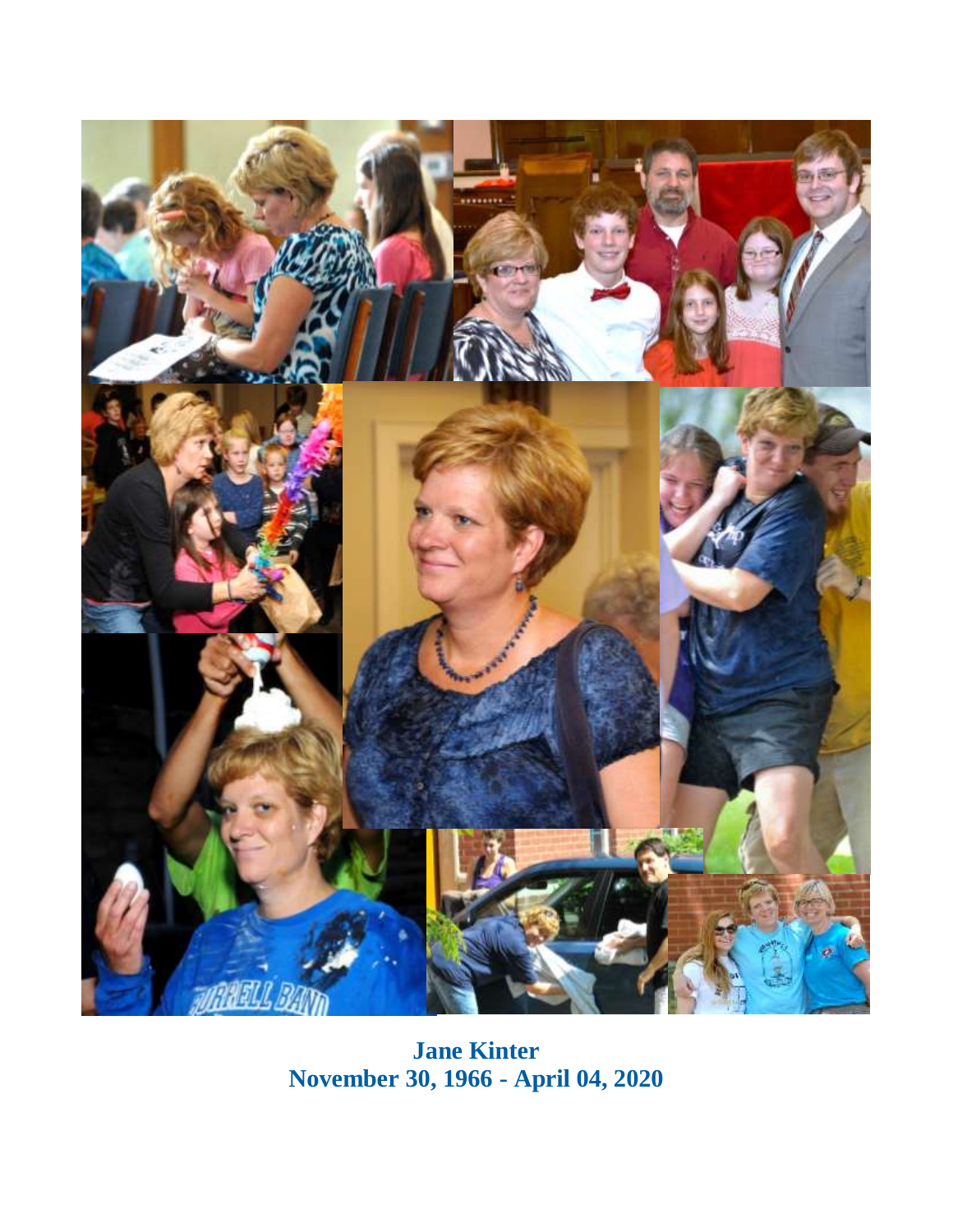## Witness to the Resurrection In Loving Memory of Jane Ann Glovier Kinter Saturday, June 12, 2021, Two o'clock

\* - indicates those who are able, please stand

Hymns of Faith, Hope and Comfort, in a Jazz Style *Precious Lord, Take My Hand*

| Introit        | Be Still and Know that I Am God                                                        | arr. MPF III                |  |  |
|----------------|----------------------------------------------------------------------------------------|-----------------------------|--|--|
| Why We Gather  |                                                                                        | Don Ewing, Parish Associate |  |  |
|                | Leader: We have come together to remember and honor our sister in Christ, Jane Kinter. |                             |  |  |
| <b>People:</b> | We have come to thank God for her life.                                                |                             |  |  |
| Leader:        | Though months have passed since her death, we still carry within us sadness and grief  |                             |  |  |
|                | for her suffering and death.                                                           |                             |  |  |
| <b>People:</b> | We seek from God the comfort that Jesus has promised to all who mourn.                 |                             |  |  |
| Leader:        | We gather in the assurance that nothing shall separate us from the love of God in      |                             |  |  |
|                | Christ Jesus our Lord, not even death.                                                 |                             |  |  |
| People:        | Our help is in the name of the Lord who made heaven and earth.                         |                             |  |  |

| $*Hymn$<br>Be Still, My Soul |                                                  | please join in singing<br>See bulletin page 5 |
|------------------------------|--------------------------------------------------|-----------------------------------------------|
| *Prayer                      |                                                  | Don Ewing                                     |
| Psalm 46                     | God is our refuge and strength                   | Zac Kinter, Son                               |
| Jane Welcomed Me             |                                                  | Johnathon Barr                                |
| Isaiah 40:28-31              | Those who wait for the Lord renew their strength | Barb Wakefield                                |
| Jane, My Sister              |                                                  | <b>Scott Glovier</b>                          |
| Ministry of Music            |                                                  |                                               |

*You Are Mine* arr. Mark Hayes

*I will come to you in the silence, I will lift you from all your fear. You will hear my voice, I claim you as my choice, be still and know I am here.*

*I am hope for all who are hopeless, I am eyes for all who long to see. In the shadows of the night I will be your light, come and rest in me.*

*Do not be afraid, I am with you. I have called you each by name. Come and follow me, I will bring you home; I love you and you are mine.*

*I am strength for all the despairing, healing for the ones who dwell in shame. All the blind will see, the lame will all run free, and all will know My name.*

*I am the Word that leads all to freedom, I am the peace the world cannot give. I will call your name embracing all your pain. Stand up, now walk, and live!* - David Haas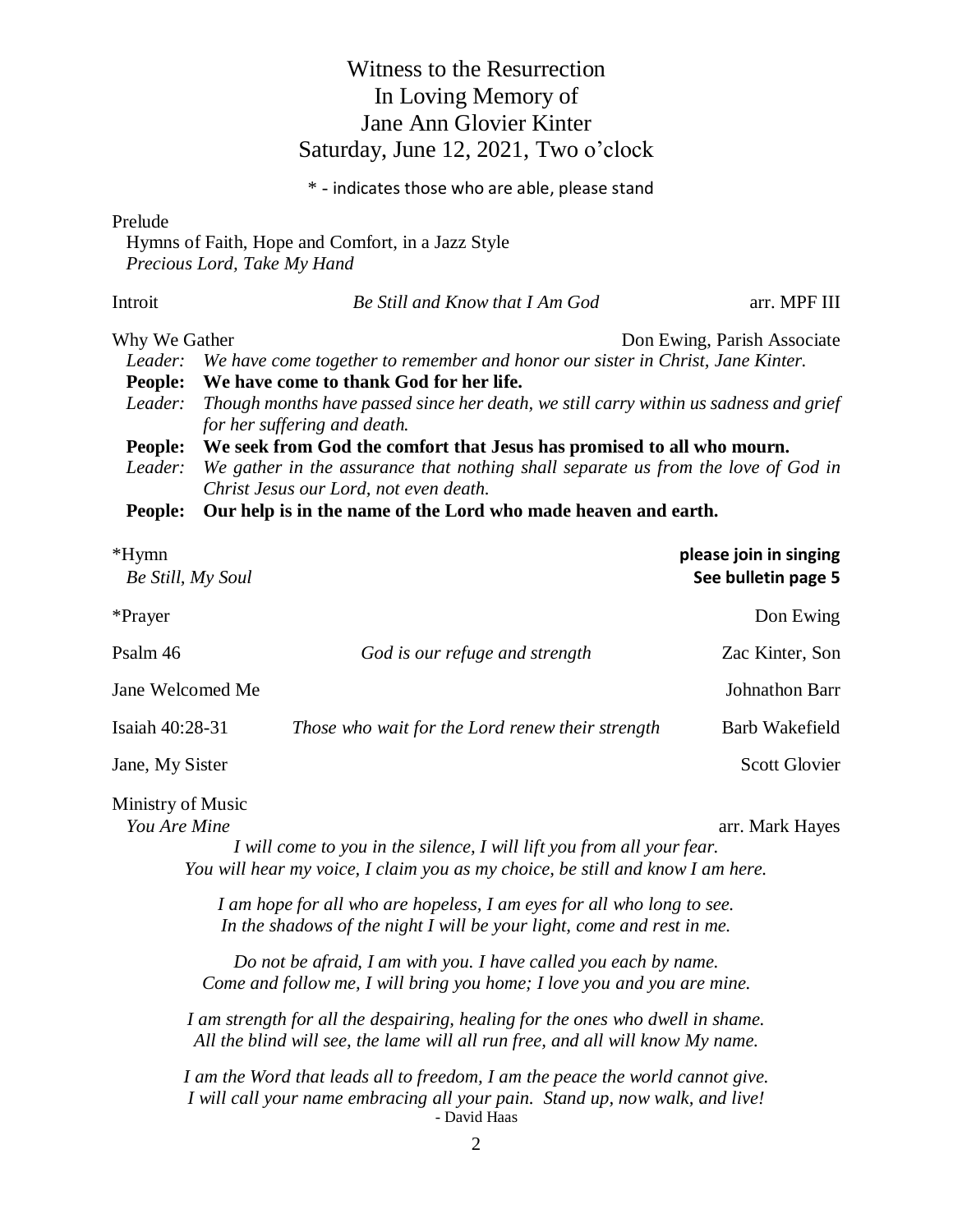| 1 Timothy 4:12, John 3:16                                                                                                                                                                                                                                                                                                                                                                                                                                                                                                                                                                                                                                                                                                                                                                                                                                                                                                                  | <b>Theme Verses</b>                    | <b>Riley Kinter, Daughter</b>                                     |  |
|--------------------------------------------------------------------------------------------------------------------------------------------------------------------------------------------------------------------------------------------------------------------------------------------------------------------------------------------------------------------------------------------------------------------------------------------------------------------------------------------------------------------------------------------------------------------------------------------------------------------------------------------------------------------------------------------------------------------------------------------------------------------------------------------------------------------------------------------------------------------------------------------------------------------------------------------|----------------------------------------|-------------------------------------------------------------------|--|
| Jane, My Youth Leader                                                                                                                                                                                                                                                                                                                                                                                                                                                                                                                                                                                                                                                                                                                                                                                                                                                                                                                      |                                        | <b>Avery Bursick</b>                                              |  |
| Matthew 25:31-40                                                                                                                                                                                                                                                                                                                                                                                                                                                                                                                                                                                                                                                                                                                                                                                                                                                                                                                           | Well done, good and faithful servant   | Don Ewing                                                         |  |
| Jane, My Friend                                                                                                                                                                                                                                                                                                                                                                                                                                                                                                                                                                                                                                                                                                                                                                                                                                                                                                                            |                                        | <b>Ricky Olds</b>                                                 |  |
| $*Hymn$<br>It Is Well with My Soul                                                                                                                                                                                                                                                                                                                                                                                                                                                                                                                                                                                                                                                                                                                                                                                                                                                                                                         |                                        | please join in singing<br>See bulletin page 6, stanzas 1, 2 and 4 |  |
| Jane, My Sister in Christ                                                                                                                                                                                                                                                                                                                                                                                                                                                                                                                                                                                                                                                                                                                                                                                                                                                                                                                  |                                        | Susan Kabazie                                                     |  |
| Revelation 21:1-7                                                                                                                                                                                                                                                                                                                                                                                                                                                                                                                                                                                                                                                                                                                                                                                                                                                                                                                          | God said, "I will Make All Things New" | Steve Wilson, Pastor                                              |  |
| Meditation                                                                                                                                                                                                                                                                                                                                                                                                                                                                                                                                                                                                                                                                                                                                                                                                                                                                                                                                 | <b>Practicing Resurrection</b>         |                                                                   |  |
| $*Hymn$<br>Will You Let Me Be Your Servant                                                                                                                                                                                                                                                                                                                                                                                                                                                                                                                                                                                                                                                                                                                                                                                                                                                                                                 |                                        | please join in singing<br>see bulletin page 7                     |  |
| Prayer of Thanksgiving and Commendation                                                                                                                                                                                                                                                                                                                                                                                                                                                                                                                                                                                                                                                                                                                                                                                                                                                                                                    |                                        | <b>Steve Wilson</b>                                               |  |
| Ministry of Music<br>No More Night<br>Walt Harrah/arr. Camp Kirkland<br>The timeless theme, earth and heaven will pass away.<br>It's not a dream, God will make all things new that day.<br>Gone is the curse from which I stumbled and fell;<br>Evil is banished to eternal hell.<br>No more night, no more pain, no more tears, never crying again.<br>Praises to the great "I Am," we will live in the light of the risen Lamb.<br>See all around, now the nations bow down to sing.<br>The only sound is the praises to Christ, our King.<br>Slowly the names from the book are read;<br>I know the King, there's no need to dread.<br>See over there, it's a mansion prepared for us<br>Where we can live with our Savior eternally.<br>No more night, no more pain, no more tears, never crying again.<br>Praises to the great "I Am," we will live in the light of the risen Lamb.<br>Hallelujah to the risen Lamb!<br>-Walt Harrah |                                        |                                                                   |  |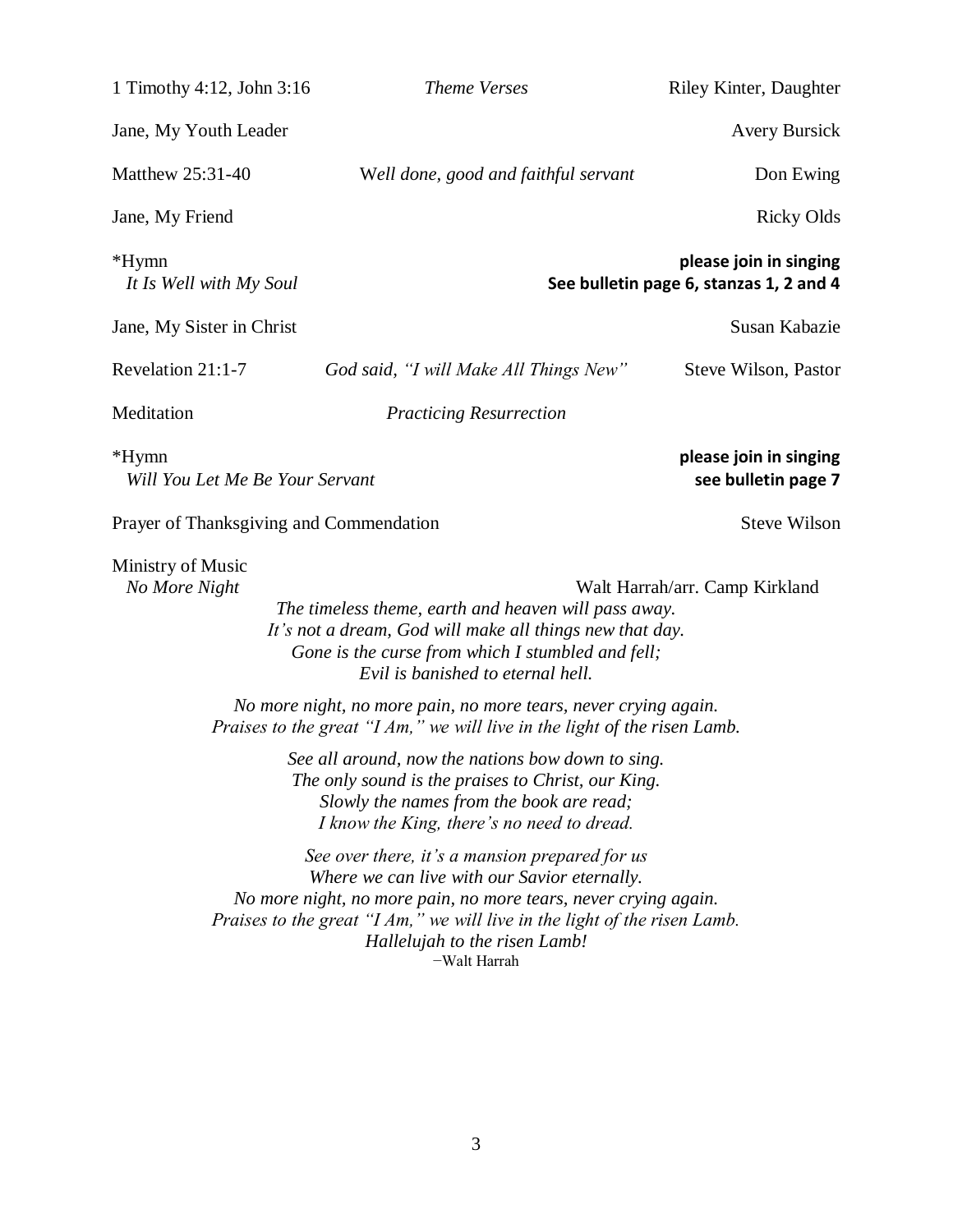\*Affirmation of Faith **Don Ewing** 

**In life and in death we belong to God. Through the grace of our Lord Jesus Christ, the love of God, and the communion of the Holy Spirit, we trust in one triune God, the Holy One of Israel, whom alone we worship and serve.**

- **We trust in Jesus Christ fully human, fully God. God raised this Jesus from the dead, vindicating his sinless life, breaking the power of sin and evil, delivering us from death to life eternal.**
- **We trust in God, whom Jesus called Abba, Father. In sovereign love God created the world good and makes everyone equally in God's image, male and female, of every race and people, to live as one community. Loving us still, God makes us heirs with Christ of the covenant.**
- **We trust in the Holy Spirit, everywhere the giver and renewer of life. In gratitude to God, empowered by the Spirit, we strive to serve Christ in our daily tasks and to live holy and joyful lives, even as we watch for God's new heaven and new earth, praying, "Come, Lord Jesus!"**

**Glory be to the Father, and to the Son and to the Holy Spirit. Amen.**

\*Hymn **please join in singing**

*Sing with All the Saints in Glory* **See bulletin page 8 See bulletin page 8** 

\*Benediction Steve Wilson

Postlude

*For All the Saints* arr. Robert A. Hobby

## **The family will be available to greet the congregation following the memorial service.**

Sharing in the Ministry of Music:

- Members and Friends of the Chancel Choir
- Dr. David Billings, piano Former OPC Director of Music Ministries/Organist
- Michael P. Frank, III, Director of Music Ministries/Organist

## **Oakmont Presbyterian Church**

415 Pennsylvania Avenue Oakmont, PA 15139 412.828.5770 www.oakmontpresbyterianchurch.org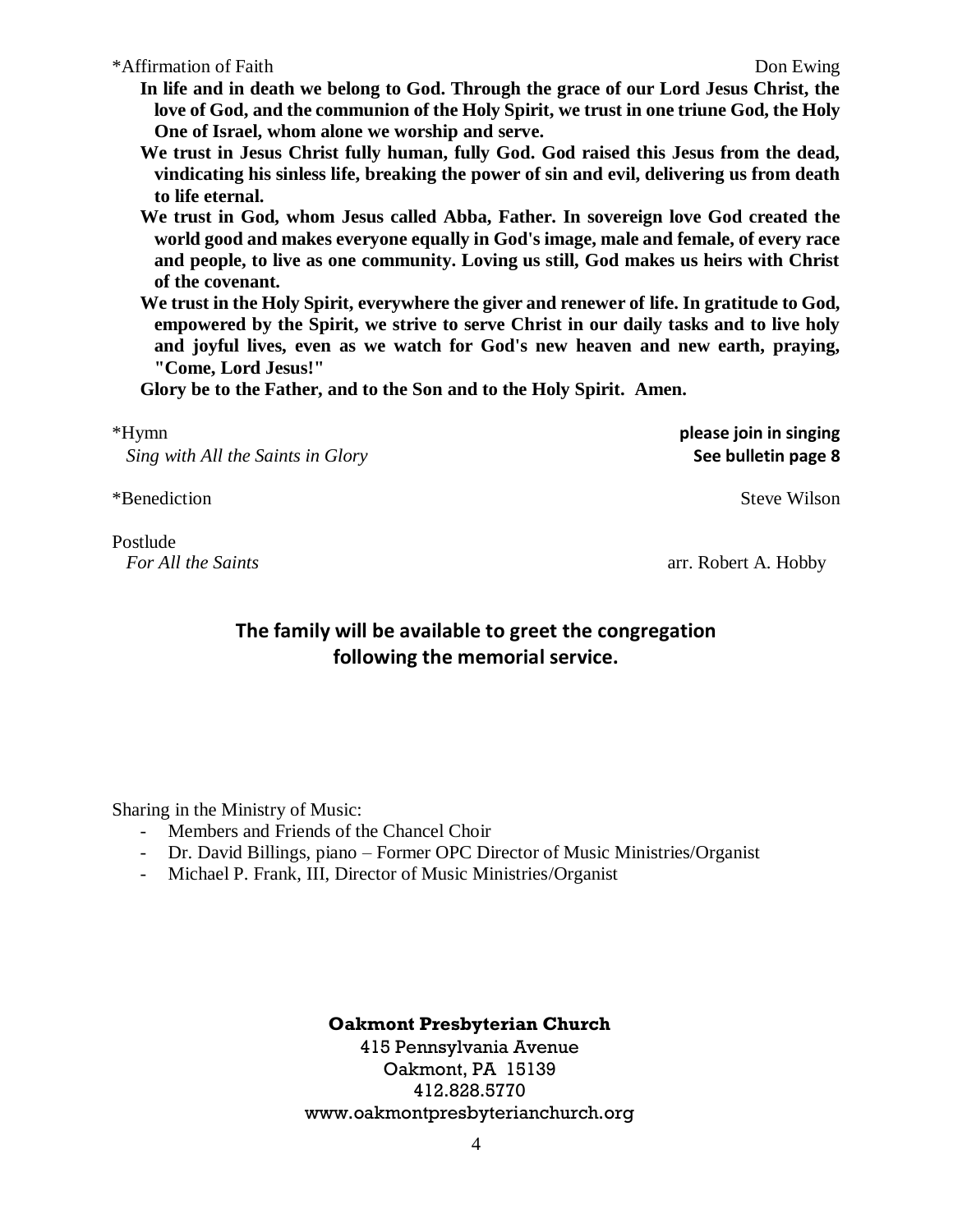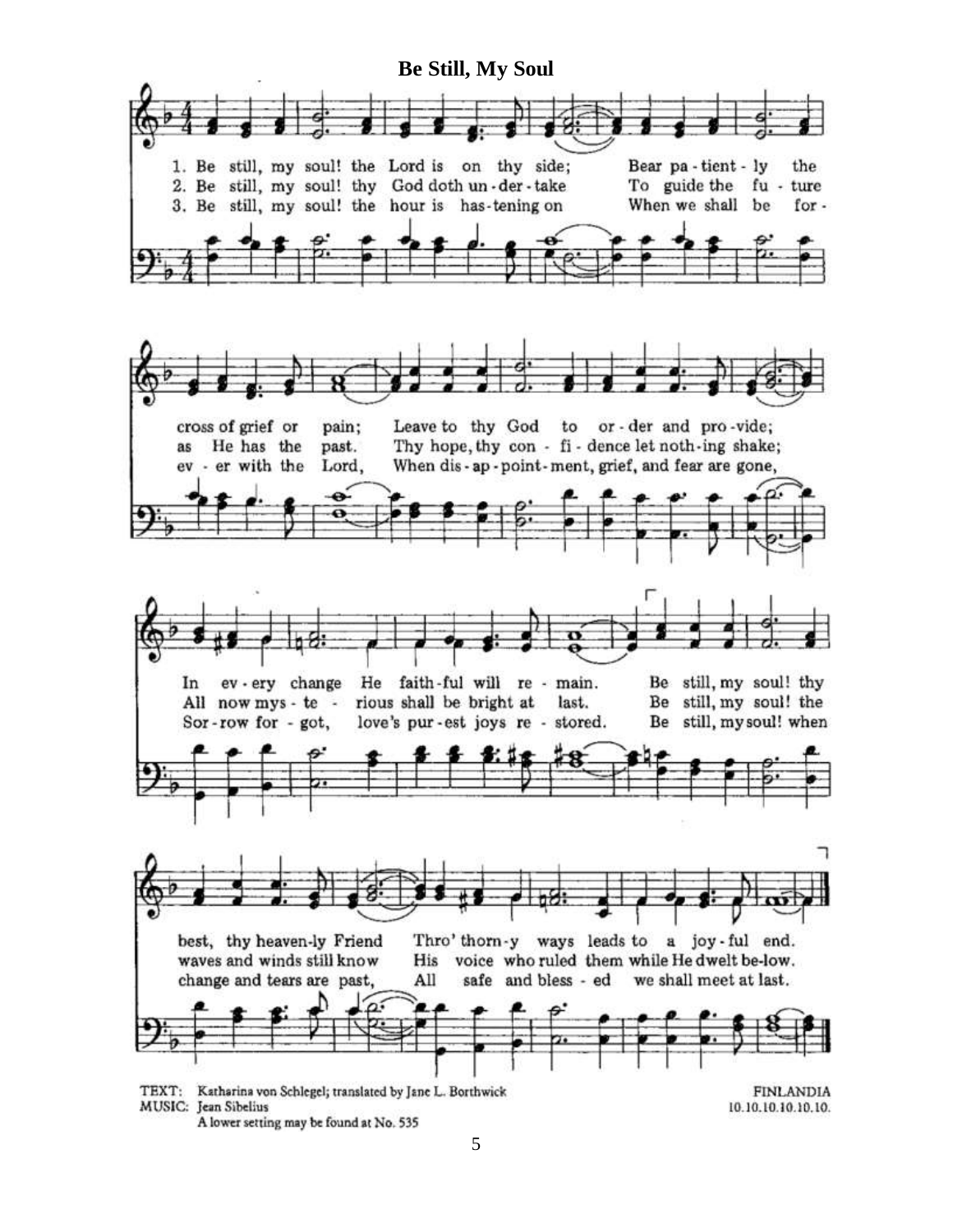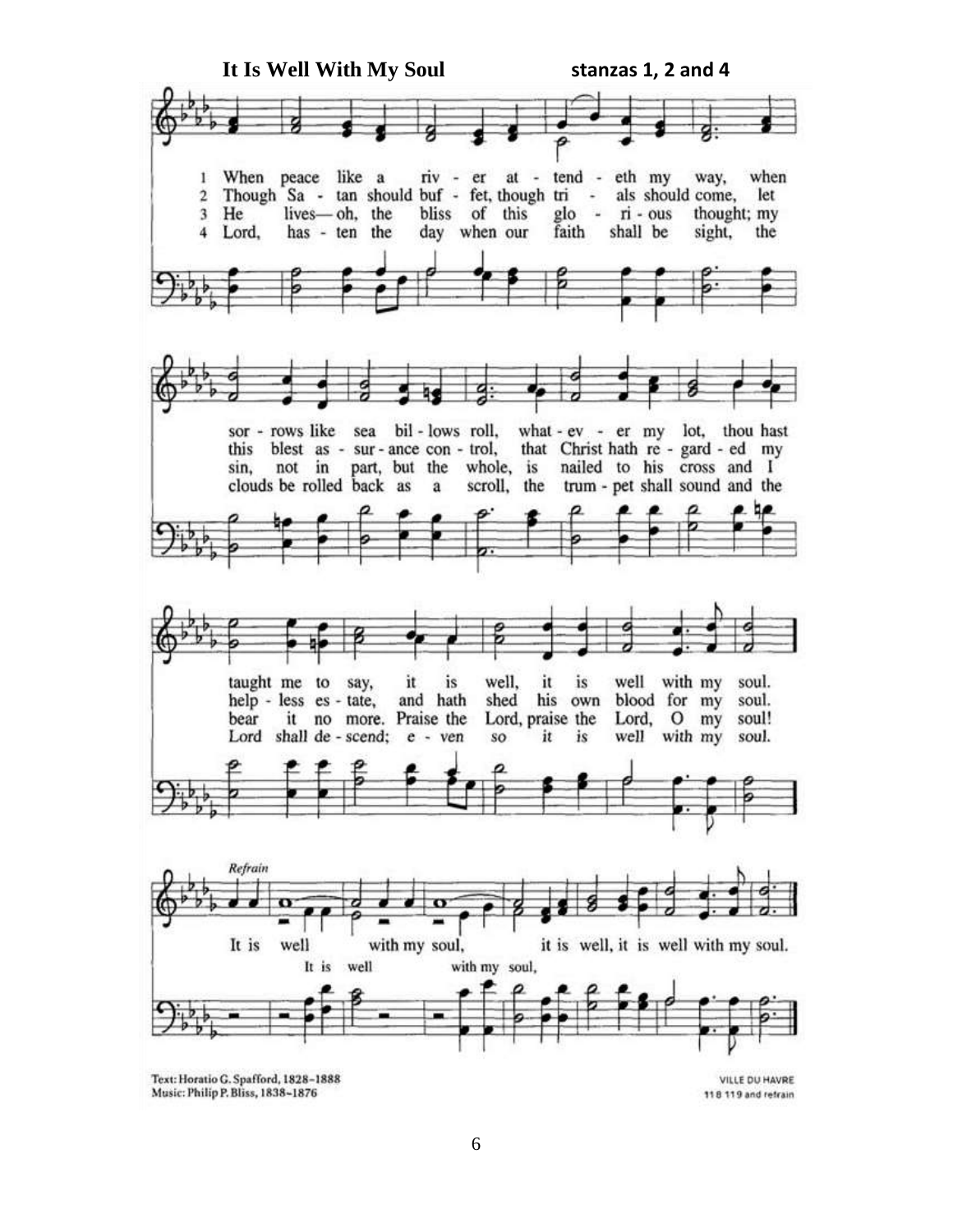

Words and Music @ 1977 Scripture In Song (a div. of Integrity Music)